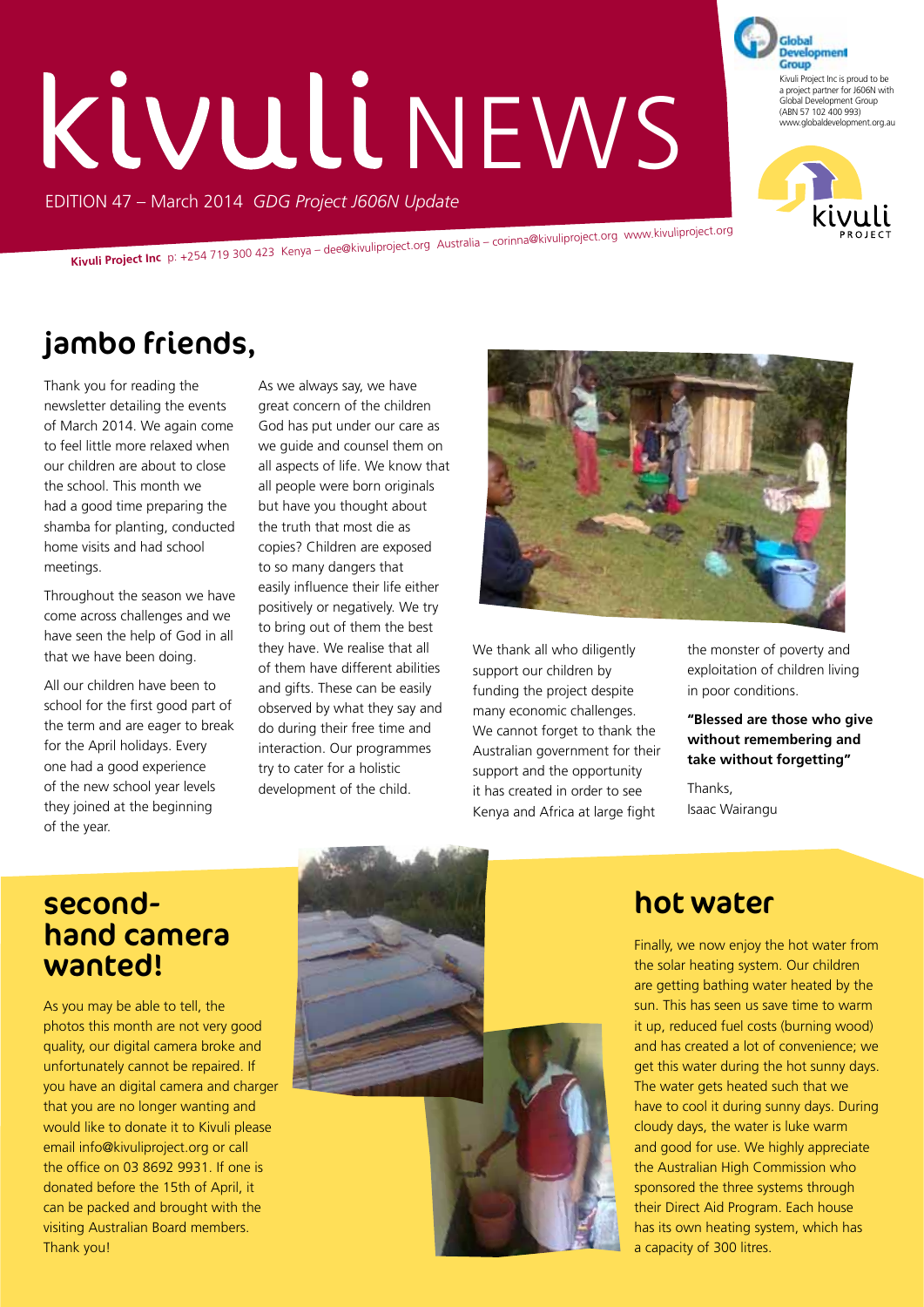#### shamba

We planted more food crops such us cabbages, garlic, carrots, sukuma wiki (green leafy vegetable), maize and potatoes. We harvested sunflower, which we used to prepare the dairy and fish meal. We have maize fodder, which our cows are enjoying in the daily ration.

This month, we received a 7-minute hail rainfall, which left our field flooded with ice seeds! Our children were most excited to pick up the ice, taste and play about with it. This is not usual in our area!

## msamaria visit

Our friends from Msamaria Supermarket (the small supermarket in our town of Ndaragwa) came to visit again, and again donated many foodstuffs. Our children were very excited to have a good time with the visitors and sharing a cake to mark the visit. We do receive visitors and well-wishers from time to time. These visits are a lovely gesture from the community as they give back to those in-need. We also learn a good lesson (and our children too) on the importance of our collective responsibility.



#### dairy meal

Once again, we were able to harvest bitter rupean, sunflower, sweet potato vines, and lucerne grass from our shamba. After drying the fodder crops, we grind it all and then it's mixed with the hands. This gave us a good amount, which we then mixed with wheat bran to make a lot of dairy meal. Our cows could not wait to taste it and wanted more. This is encouraging us to grow more and see to it that we can avoid the shop feed and source from the shamba in the near future.

We encourage anyone with more knowledge of growing fodder that can be used in food formulation to help us learn more.

#### fish meal

To make fish meal, we mixed some of the dairy meal with our dried chicken poo. Our fish in the pond are currently supplementing the diet in our kitchen. We are looking forward to improving the fish farming and are currently exploring the best fish types to grow or improve the present tilapia.







Ann had a good time with one family in a Nairobi slum area called 'Kibera' where one of our children is living happily. The home-based care program is proving to be successful. Akinyi is happy to be with her mother and confessed that the school she attends is 'the best'. This confidence makes her perform well and she helps her mother after school. She is among other children living with their families at home and attending the schools nearby. We know the best place for a child to be is at home when family interaction is healthy and happy. We are trying to reconnect some of the children with their families for better future.